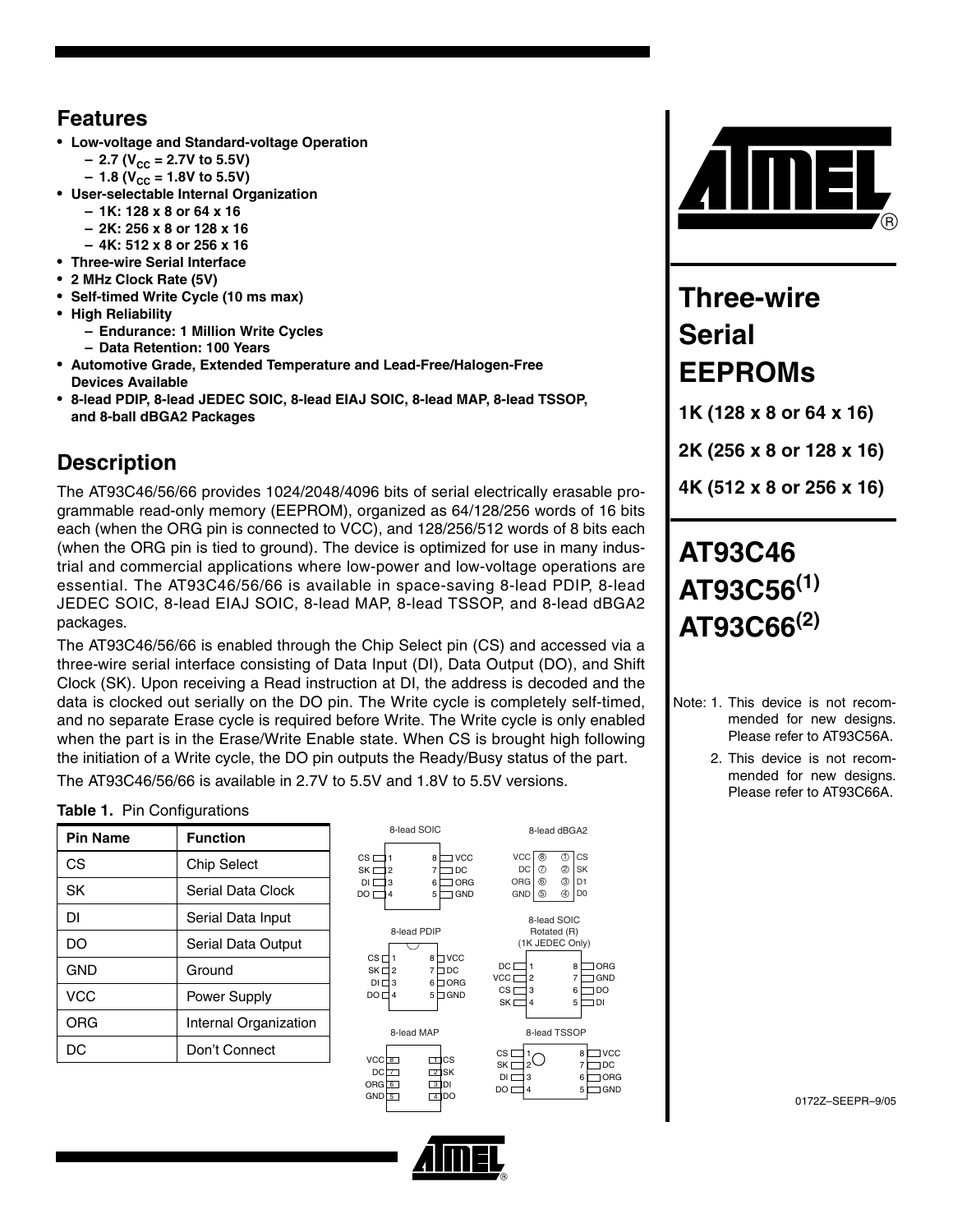

## **Absolute Maximum Ratings\***

| Voltage on Any Pin |
|--------------------|
|                    |
|                    |

\*NOTICE: Stresses beyond those listed under "Absolute Maximum Ratings" may cause permanent damage to the device. This is a stress rating only, and functional operation of the device at these or any other conditions beyond those indicated in the operational sections of this specification is not implied. Exposure to absolute maximum rating conditions for extended periods may affect device reliability



Note: When the ORG pin is connected to VCC, the "x 16" organization is selected. When it is connected to ground, the "x 8" organization is selected. If the ORG pin is left unconnected and the application does not load the input beyond the capability of the internal 1 Meg ohm pullup, then the "x 16" organization is selected. The feature is not available on the 1.8V devices.

For the AT93C46, if "x 16" organization is the mode of choice and Pin 6 (ORG) is left unconnected, Atmel recommends using the AT93C46A device. For more details, see the AT93C46A datasheet.

**<sup>2</sup> AT93C46/56/66**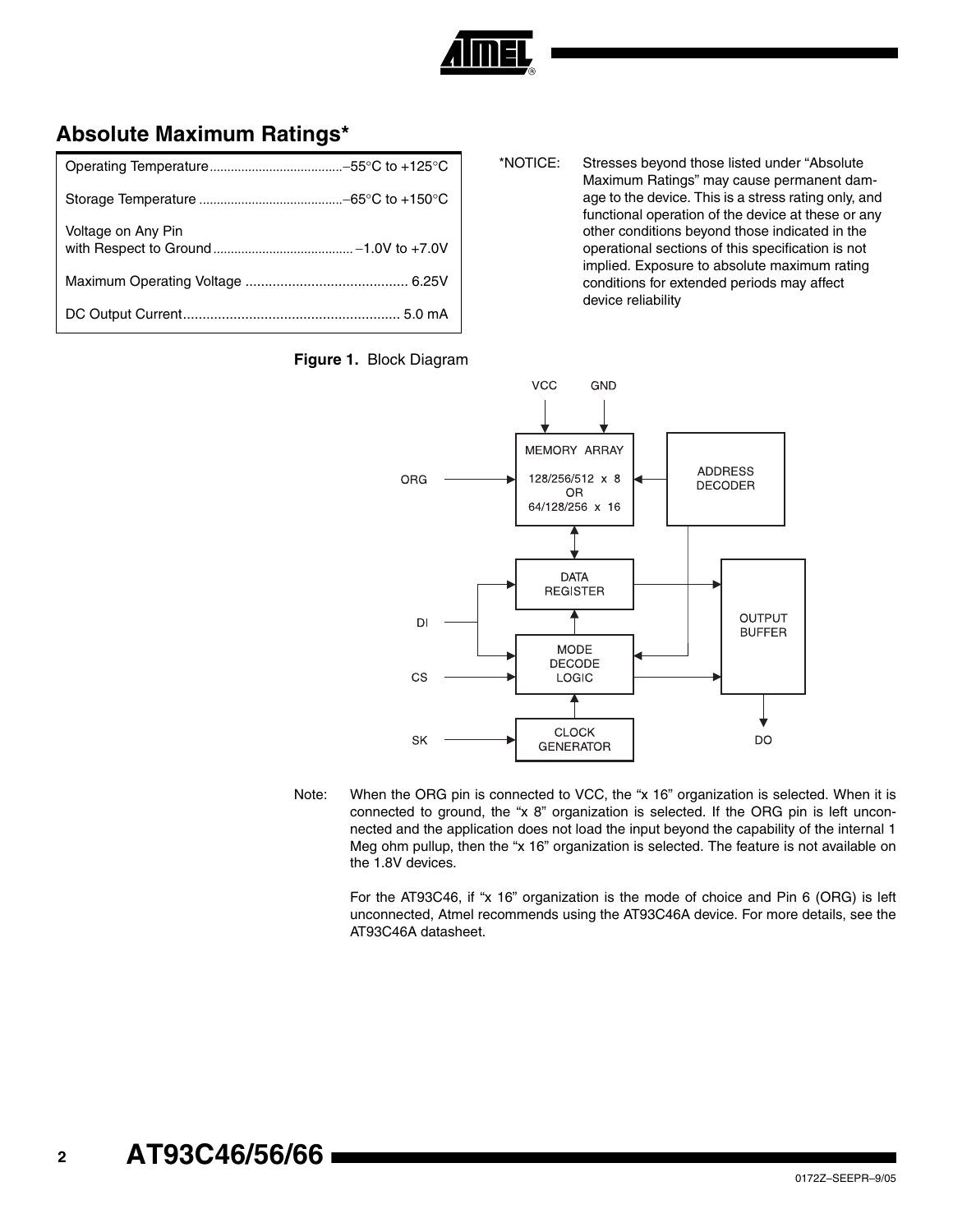### Table 2. Pin Capacitance<sup>[\(1\)](#page-2-1)</sup>

Applicable over recommended operating range from  $T_A = 25^{\circ}C$ , f = 1.0 MHz,  $V_{CC} = +5.0V$  (unless otherwise noted)

| <b>Symbol</b>   | <b>Test Conditions</b>         | <b>Max</b> | Units | <b>Conditions</b> |
|-----------------|--------------------------------|------------|-------|-------------------|
| ∪ουτ            | Output Capacitance (DO)        |            | рF    | $V_{OUT} = 0V$    |
| $V_{\text{IN}}$ | Input Capacitance (CS, SK, DI) |            | рF    | $V_{IN} = 0V$     |

<span id="page-2-1"></span>Note: 1. This parameter is characterized and is not 100% tested.

### **Table 3.** DC Characteristics

Applicable over recommended operating range from:  $T_{Al} = -40^{\circ}$ C to +85°C, V<sub>CC</sub> = +1.8V to +5.5V,  $T_{AE}$  = -40°C to +125°C, V<sub>CC</sub> = +1.8V to +5.5V (unless otherwise noted)

| Symbol                 | <b>Parameter</b>       | <b>Test Condition</b>            |                              | Min                | <b>Typ</b>  | Max                 | <b>Unit</b> |
|------------------------|------------------------|----------------------------------|------------------------------|--------------------|-------------|---------------------|-------------|
| $V_{CC1}$              | <b>Supply Voltage</b>  |                                  |                              | 1.8                |             | 5.5                 | $\vee$      |
| $V_{CC2}$              | Supply Voltage         |                                  |                              | 2.7                |             | 5.5                 | V           |
| $V_{CC3}$              | Supply Voltage         |                                  |                              | 4.5                |             | 5.5                 | V           |
|                        |                        |                                  | READ at 1.0 MHz              |                    | 0.5         | 2.0                 | mA          |
| $I_{\rm CC}$           | <b>Supply Current</b>  | $V_{\text{CC}} = 5.0V$           | WRITE at 1.0 MHz             |                    | 0.5         | 2.0                 | mA          |
| $I_{SB1}$              | <b>Standby Current</b> | $V_{\rm CC} = 1.8V$              | $CS = 0V$                    |                    | $\mathbf 0$ | 0.1                 | μA          |
| $I_{SB2}$              | <b>Standby Current</b> | $V_{\rm CC}$ = 2.7V<br>$CS = 0V$ |                              |                    | 6.0         | 10.0                | μA          |
| $I_{SB3}$              | <b>Standby Current</b> | $V_{\text{CC}} = 5.0V$           | $CS = 0V$                    |                    | 17          | 30                  | μA          |
| $I_{\rm IL}$           | Input Leakage          | $V_{IN}$ = 0V to $V_{CC}$        |                              | 0.1                | 1.0         | μA                  |             |
| $I_{OL}$               | Output Leakage         | $V_{IN}$ = 0V to $V_{CC}$        |                              |                    | 0.1         | 1.0                 | μA          |
| $V_{IL1}^{(1)}$        | Input Low Voltage      |                                  |                              | $-0.6$             |             | 0.8                 | $\vee$      |
| $V_{\text{I}H1}^{(1)}$ | Input High Voltage     |                                  | $2.7V \leq V_{CC} \leq 5.5V$ | 2.0                |             | $V_{\text{CC}} + 1$ |             |
| $V_{IL2}^{(1)}$        | Input Low Voltage      |                                  |                              | $-0.6$             |             | $V_{\rm CC}$ x 0.3  | $\vee$      |
| $V_{I H2}^{(1)}$       | Input High Voltage     | $1.8V \le V_{CC} \le 2.7V$       |                              | $V_{CC}$ x 0.7     |             | $V_{CC}$ + 1        |             |
| $V_{OL1}$              | Output Low Voltage     |                                  | $I_{OL} = 2.1$ mA            |                    |             | 0.4                 | V           |
| $V_{OH1}$              | Output High Voltage    | $2.7V \leq V_{CC} \leq 5.5V$     | $I_{OH} = -0.4$ mA           | 2.4                |             |                     | $\vee$      |
| $V_{OL2}$              | Output Low Voltage     |                                  | $I_{OL} = 0.15$ mA           |                    |             | 0.2                 | $\vee$      |
| V <sub>OH2</sub>       | Output High Voltage    | $1.8V \le V_{CC} \le 2.7V$       | $I_{OH} = -100 \mu A$        | $V_{\rm CC}$ – 0.2 |             |                     | $\vee$      |

<span id="page-2-0"></span>Note: 1.  $V_{\text{IL}}$  min and  $V_{\text{IH}}$  max are reference only and are not tested.

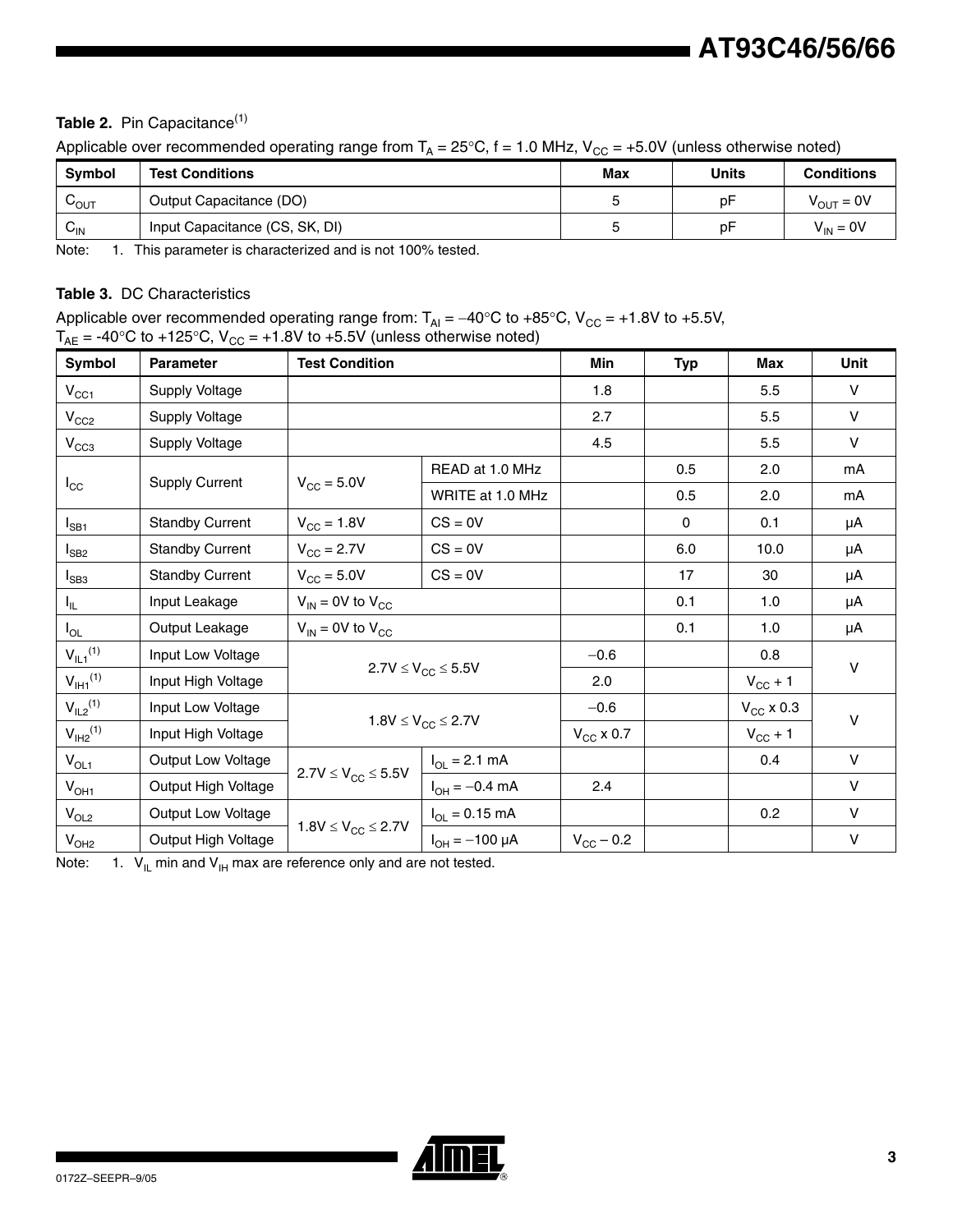

### <span id="page-3-0"></span>**Table 4.** AC Characteristics

Applicable over recommended operating range from  $T_{\rm Al}$  = −40°C to + 85°C, V<sub>CC</sub> = As Specified, CL = 1 TTL Gate and 100 pF (unless otherwise noted)

| Symbol                               | <b>Parameter</b>              | <b>Test Condition</b>                                                                        |                                                                                                         | Min                | Typ | Max                | <b>Units</b>        |
|--------------------------------------|-------------------------------|----------------------------------------------------------------------------------------------|---------------------------------------------------------------------------------------------------------|--------------------|-----|--------------------|---------------------|
| $f_{\mathsf{SK}}$                    | <b>SK Clock</b><br>Frequency  | $4.5V \leq V_{CC} \leq 5.5V$<br>$2.7V \leq V_{CC} \leq 5.5V$<br>$1.8V \leq V_{CC} \leq 5.5V$ |                                                                                                         | 0<br>0<br>0        |     | 2<br>1<br>0.25     | <b>MHz</b>          |
| $\mathsf{t}_{\mathsf{SKH}}$          | SK High Time                  | $4.5V \leq V_{CC} \leq 5.5V$<br>$2.7V \leq V_{CC} \leq 5.5V$<br>$1.8V \leq V_{CC} \leq 5.5V$ |                                                                                                         | 250<br>250<br>1000 |     |                    | ns                  |
| $t_{\text{SKL}}$                     | <b>SK Low Time</b>            | $4.5V \leq V_{CC} \leq 5.5V$<br>$2.7V \leq V_{CC} \leq 5.5V$<br>$1.8V \leq V_{CC} \leq 5.5V$ |                                                                                                         | 250<br>250<br>1000 |     |                    | ns                  |
| $t_{CS}$                             | Minimum CS<br>Low Time        | $4.5V \leq V_{CC} \leq 5.5V$<br>$2.7V \leq V_{CC} \leq 5.5V$<br>$1.8V \leq V_{CC} \leq 5.5V$ |                                                                                                         | 250<br>250<br>1000 |     |                    | ns                  |
| $t_{\text{CSS}}$                     | CS Setup Time                 | Relative to SK                                                                               | $4.5V \leq V_{CC} \leq 5.5V$<br>$2.7V \leq V_{CC} \leq 5.5V$<br>$1.8V \leq V_{CC} \leq 5.5V$            | 50<br>50<br>200    |     |                    | ns                  |
| $t_{DIS}$                            | DI Setup Time                 | Relative to SK                                                                               | $4.5V \leq V_{CC} \leq 5.5V$<br>$2.7V \leq V_{CC} \leq 5.5V$<br>1.8V $\leq$ V <sub>CC</sub> $\leq$ 5.5V | 100<br>100<br>400  |     |                    | ns                  |
| $t_{\scriptscriptstyle{\text{CSH}}}$ | CS Hold Time                  | Relative to SK                                                                               |                                                                                                         | 0                  |     |                    | ns                  |
| $t_{DH}$                             | DI Hold Time                  | Relative to SK                                                                               | $4.5V \leq V_{CC} \leq 5.5V$<br>$2.7V \leq V_{CC} \leq 5.5V$<br>$1.8V \leq V_{CC} \leq 5.5V$            | 100<br>100<br>400  |     |                    | ns                  |
| $t_{PD1}$                            | Output Delay to<br>"1"        | <b>AC Test</b>                                                                               | $4.5V \leq V_{CC} \leq 5.5V$<br>$2.7V \leq V_{CC} \leq 5.5V$<br>$1.8V \leq V_{CC} \leq 5.5V$            |                    |     | 250<br>250<br>1000 | ns                  |
| $t_{PDO}$                            | Output Delay to<br>"በ"        | <b>AC Test</b>                                                                               | $4.5V \leq V_{CC} \leq 5.5V$<br>$2.7V \leq V_{CC} \leq 5.5V$<br>$1.8V \leq V_{CC} \leq 5.5V$            |                    |     | 250<br>250<br>1000 | ns                  |
| $t_{SV}$                             | CS to Status<br>Valid         | <b>AC Test</b>                                                                               | $4.5V \leq V_{CC} \leq 5.5V$<br>$2.7V \leq V_{CC} \leq 5.5V$<br>$1.8V \leq V_{CC} \leq 5.5V$            |                    |     | 250<br>250<br>1000 | ns                  |
| $t_{DF}$                             | CS to DO in High<br>Impedance | <b>AC Test</b><br>$CS = V_{IL}$                                                              | $4.5V \leq V_{CC} \leq 5.5V$<br>$2.7V \leq V_{CC} \leq 5.5V$<br>$1.8V \leq V_{CC} \leq 5.5V$            |                    |     | 100<br>100<br>400  | ns                  |
|                                      | Write Cycle Time              |                                                                                              |                                                                                                         |                    |     | 10                 | ms                  |
| t <sub>WP</sub>                      |                               |                                                                                              | $4.5V \leq V_{CC} \leq 5.5V$                                                                            | 0.1                | 3   |                    | ms                  |
| Endurance <sup>(1)</sup>             | 5.0V, 25°C                    |                                                                                              |                                                                                                         | 1M                 |     |                    | <b>Write Cycles</b> |

Note: 1. This parameter is characterized and is not 100% tested.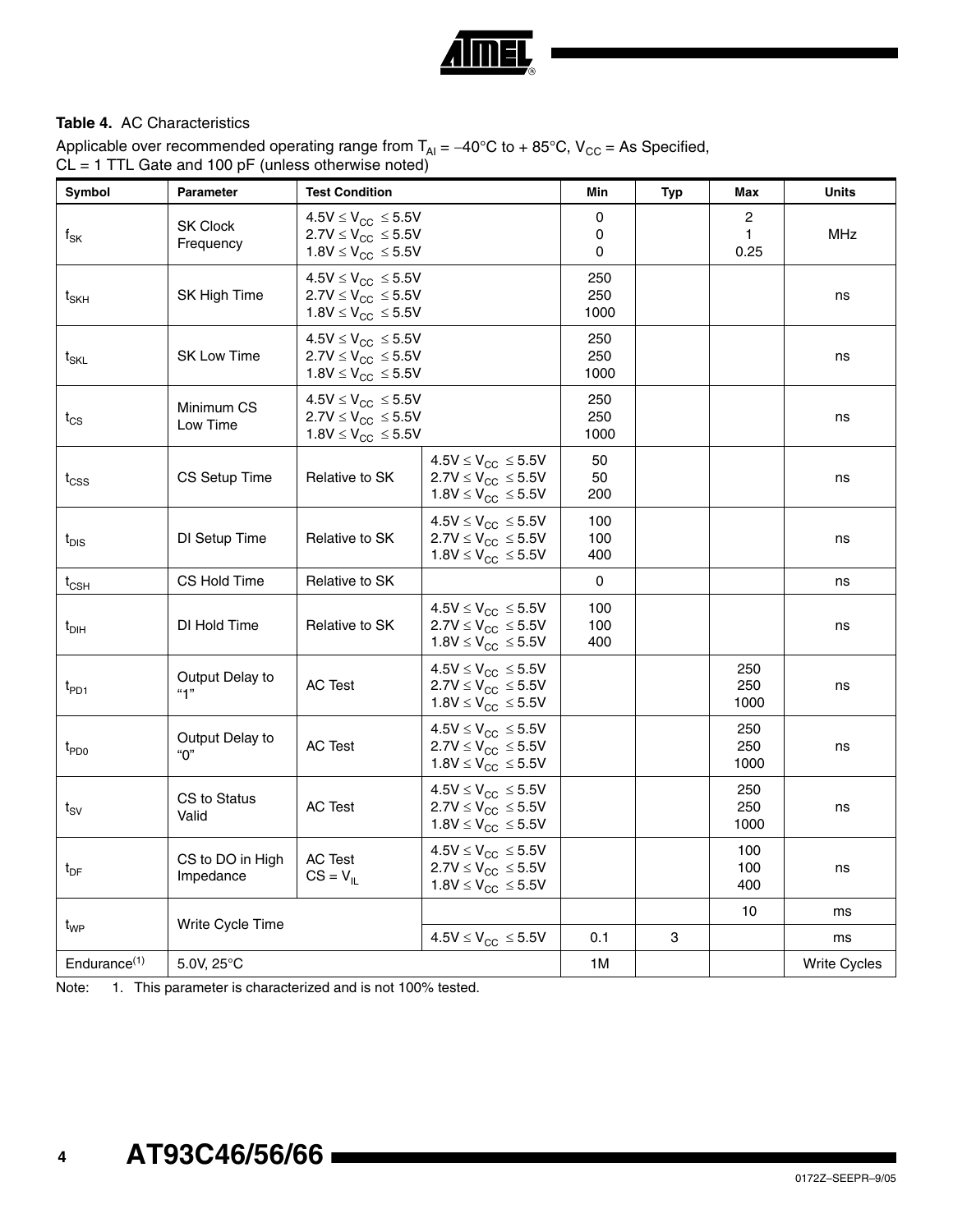|                    |           | <b>Op</b> | <b>Address</b> |             |             | Data           |                                                                       |
|--------------------|-----------|-----------|----------------|-------------|-------------|----------------|-----------------------------------------------------------------------|
| <b>Instruction</b> | <b>SB</b> | Code      | <b>x8</b>      | x 16        | x8          | x 16           | <b>Comments</b>                                                       |
| <b>READ</b>        |           | 10        | $A_6 - A_0$    | $A_5 - A_0$ |             |                | Reads data stored in memory, at<br>specified address                  |
| EWEN               |           | 00        | 11XXXXX        | 11XXXX      |             |                | Write enable must precede all<br>programming modes                    |
| <b>ERASE</b>       |           | 11        | $A_6 - A_0$    | $A_5 - A_0$ |             |                | Erases memory location $A_n - A_0$                                    |
| <b>WRITE</b>       |           | 01        | $A_6 - A_0$    | $A_5 - A_0$ | $D_7 - D_0$ | $D_{15} - D_0$ | Writes memory location $A_n - A_0$                                    |
| <b>ERAL</b>        |           | 00        | 10XXXXX        | 10XXXX      |             |                | Erases all memory locations. Valid<br>only at $V_{CC}$ = 4.5V to 5.5V |
| <b>WRAL</b>        |           | 00        | 01XXXXX        | 01XXXX      | $D_7 - D_0$ | $D_{15} - D_0$ | Writes all memory locations. Valid<br>only at $V_{CC}$ = 4.5V to 5.5V |
| <b>EWDS</b>        |           | 00        | 00XXXXX        | 00XXXX      |             |                | Disables all programming instructions                                 |

### **Table 5.** Instruction Set for the AT93C46

Note: The Xs in the address field represent *DON'T CARE* values and must be clocked.

### **Table 6.** Instruction Set for the AT93C56<sup>(1)</sup> and AT93C66<sup>(2)</sup>

|                    |           | <b>Op</b> |             | <b>Address</b> |             | Data           |                                                                                                    |
|--------------------|-----------|-----------|-------------|----------------|-------------|----------------|----------------------------------------------------------------------------------------------------|
| <b>Instruction</b> | <b>SB</b> | Code      | x8          | x 16           | x8          | x 16           | <b>Comments</b>                                                                                    |
| <b>READ</b>        |           | 10        | $A_8 - A_0$ | $A_7 - A_0$    |             |                | Reads data stored in memory, at<br>specified address                                               |
| EWEN               |           | $00 \,$   | 11XXXXXXX   | 11XXXXXX       |             |                | Write enable must precede all<br>programming modes                                                 |
| <b>ERASE</b>       |           | 11        | $A_8 - A_0$ | $A_7 - A_0$    |             |                | Erases memory location $A_n - A_0$                                                                 |
| <b>WRITE</b>       |           | 01        | $A_8 - A_0$ | $A_7 - A_0$    | $D_7 - D_0$ | $D_{15} - D_0$ | Writes memory location $A_n - A_0$                                                                 |
| ERAL               |           | 00        | 10XXXXXXX   | 10XXXXXX       |             |                | Erases all memory locations. Valid<br>only at $V_{CC}$ = 4.5V to 5.5V                              |
| <b>WRAL</b>        |           | 00        | 01XXXXXXX   | 01XXXXXX       | $D_7 - D_0$ | $D_{15} - D_0$ | Writes all memory locations. Valid<br>only at $V_{CC}$ = 5.0V ±10% and Disable<br>Register cleared |
| <b>EWDS</b>        |           | 00        | 00XXXXXXX   | 00XXXXXX       |             |                | Disables all programming instructions                                                              |

Notes: 1. This device is not recommended for new designs. Please refer to AT93C56A.

2. This device is not recommended for new designs. Please refer to AT93C66A.

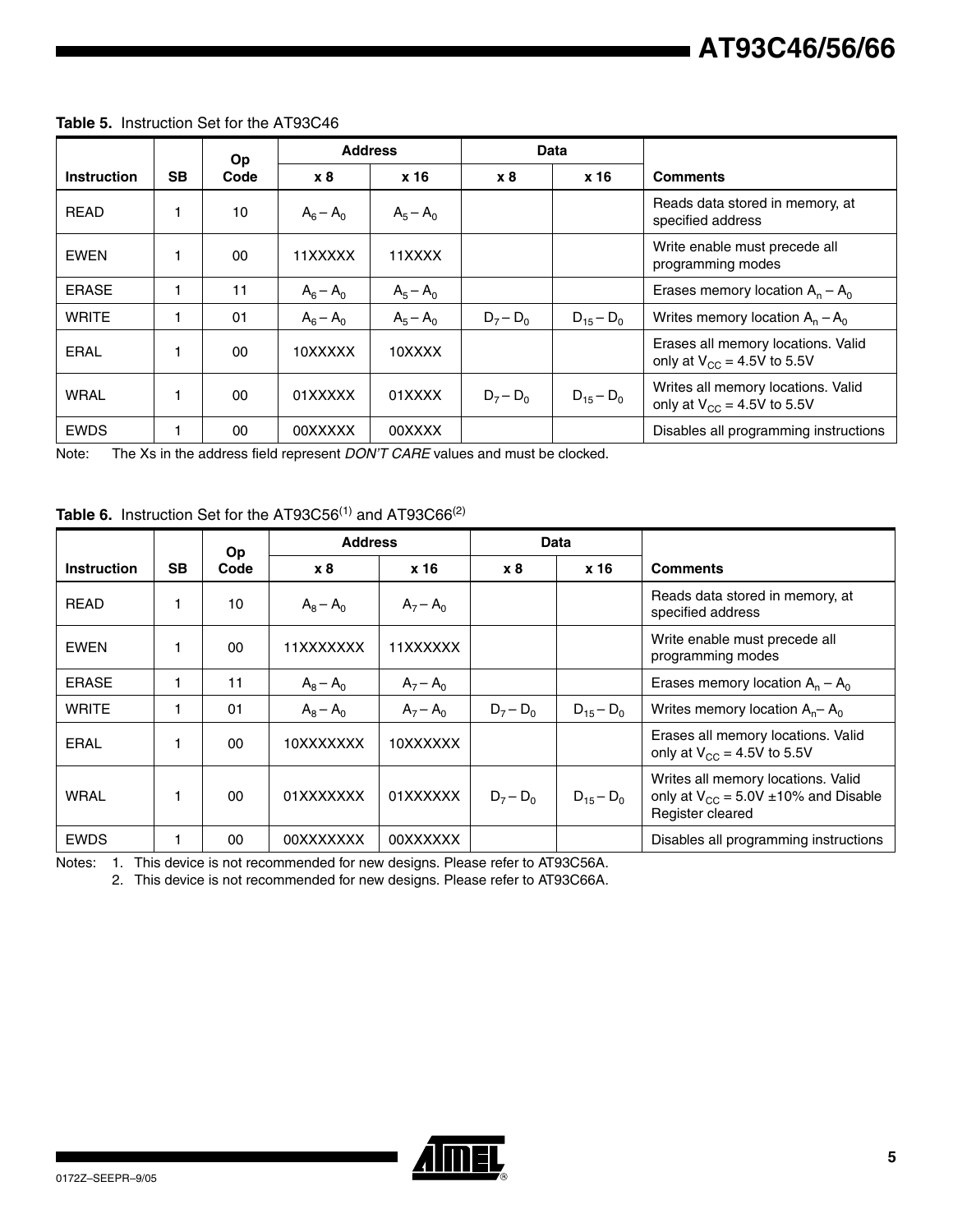## **Functional Description**

The AT93C46/56/66 is accessed via a simple and versatile three-wire serial communication interface. Device operation is controlled by seven instructions issued by the host processor. *A valid instruction starts with a rising edge of CS* and consists of a start bit (logic "1") followed by the appropriate op code and the desired memory address location.

**READ (READ):** The Read (READ) instruction contains the address code for the memory location to be read. After the instruction and address are decoded, data from the selected memory location is available at the serial output pin DO. Output data changes are synchronized with the rising edges of serial clock SK. It should be noted that a dummy bit (logic "0") precedes the 8- or 16-bit data output string.

**ERASE/WRITE ENABLE (EWEN):** To assure data integrity, the part automatically goes into the Erase/Write Disable (EWDS) state when power is first applied. An Erase/Write Enable (EWEN) instruction must be executed first before any programming instructions can be carried out. Please note that once in the EWEN state, programming remains enabled until an EWDS instruction is executed or  $V_{CC}$  power is removed from the part.

**ERASE (ERASE):** The Erase (ERASE) instruction programs all bits in the specified memory location to the logical "1" state. The self-timed erase cycle starts once the Erase instruction and address are decoded. The DO pin outputs the Ready/Busy status of the part if CS is brought high after being kept low for a minimum of 250 ns  $(t_{CS})$ . A logic "1" at pin DO indicates that the selected memory location has been erased and the part is ready for another instruction.

**WRITE (WRITE):** The Write (WRITE) instruction contains the 8 or 16 bits of data to be written into the specified memory location. The self-timed programming cycle  $t_{WP}$  starts after the last bit of data is received at serial data input pin DI. The DO pin outputs the Read/Busy status of the part if CS is brought high after being kept low for a minimum of 250 ns  $(t_{CS})$ . A logic "0" at DO indicates that programming is still in progress. A logic "1" indicates that the memory location at the specified address has been written with the data pattern contained in the instruction and the part is ready for further instructions. *A Ready/Busy status cannot be obtained if the CS is brought high after the end of the selftimed programming cycle tWP.*

**ERASE ALL (ERAL):** The Erase All (ERAL) instruction programs every bit in the memory array to the logic "1" state and is primarily used for testing purposes. The DO pin outputs the Ready/Busy status of the part if CS is brought high after being kept low for a minimum of 250 ns (t<sub>CS</sub>). The ERAL instruction is valid only at  $V_{CC} = 5.0V \pm 10\%$ .

**WRITE ALL (WRAL)**: The Write All (WRAL) instruction programs all memory locations with the data patterns specified in the instruction. The DO pin outputs the Ready/Busy status of the part if CS is brought high after being kept low for a minimum of 250 ns  $(t_{\text{CS}})$ . The WRAL instruction is valid only at  $V_{CC} = 5.0V \pm 10\%$ .

**ERASE/WRITE DISABLE (EWDS):** To protect against accidental data disturb, the Erase/Write Disable (EWDS) instruction disables all programming modes and should be executed after all programming operations. The operation of the Read instruction is independent of both the EWEN and EWDS instructions and can be executed at any time.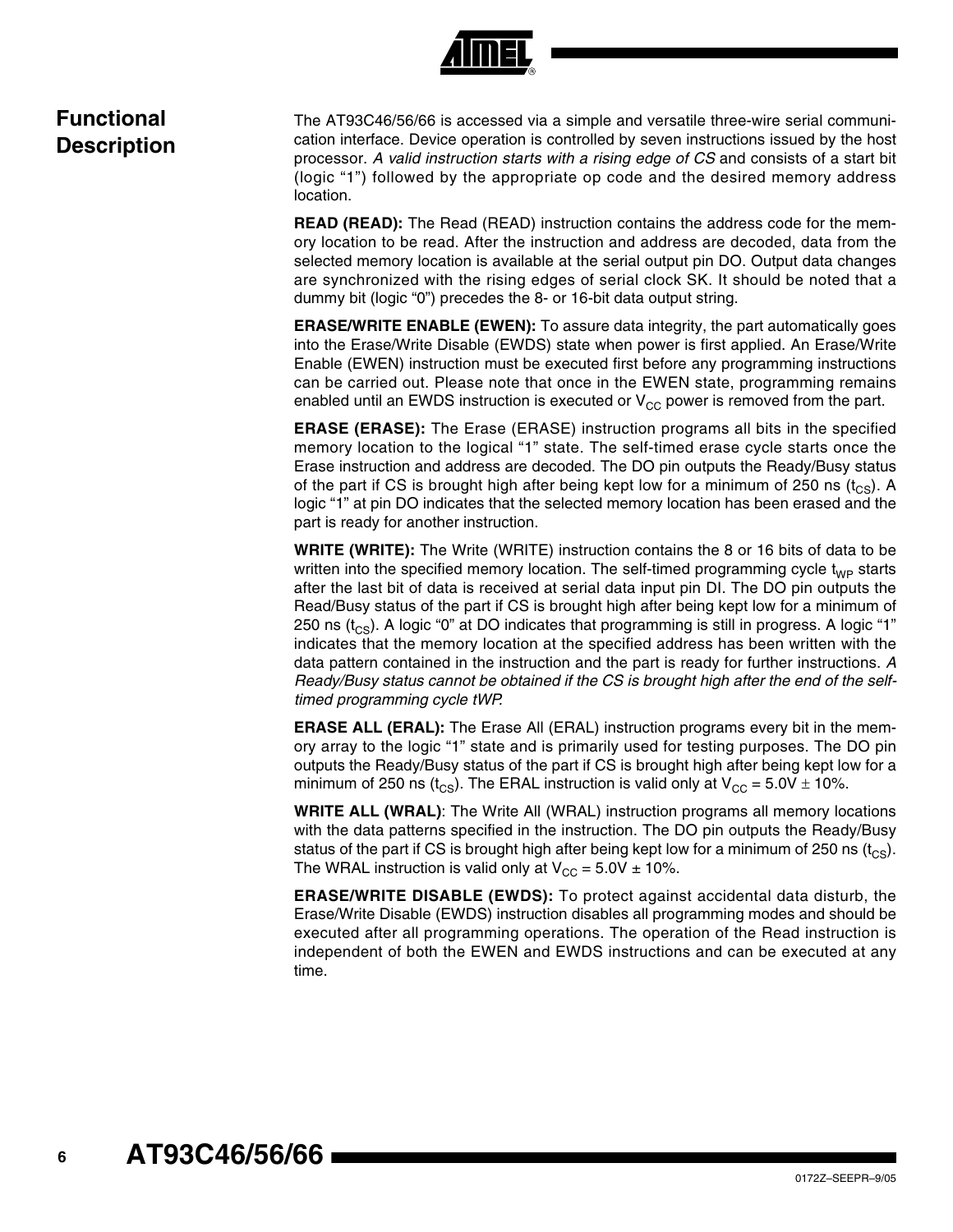## **Timing Diagrams**





Note: 1. This is the minimum SK period.

**Table 7.** Organization Key for Timing Diagrams

|         | AT93C46 (1K) |          | AT93C56 (2K) <sup>(1)</sup> |             | AT93C66 $(4K)^{(2)}$ |          |
|---------|--------------|----------|-----------------------------|-------------|----------------------|----------|
| I/O     | x 8          | x 16     | x 8                         | x 16        | x 8                  | x 16     |
| л.      | Μ6           | $A_5$    | $A_8^{(3)}$                 | $A_7^{(4)}$ | $H_{\rm R}$          | $H_7$    |
| $D_{N}$ | レァ           | $D_{15}$ | D-,                         | $D_{15}$    | D-                   | $U_{15}$ |

<span id="page-6-3"></span><span id="page-6-2"></span><span id="page-6-1"></span><span id="page-6-0"></span>Notes: 1. This device is not recommended for new designs. Please refer to AT93C56A.

2. This device is not recommended for new designs. Please refer to AT93C66A.

3.  $A_8$  is a *don't care* value, but the extra clock is required.

4.  $A_7$  is a *don't care* value, but the extra clock is required.

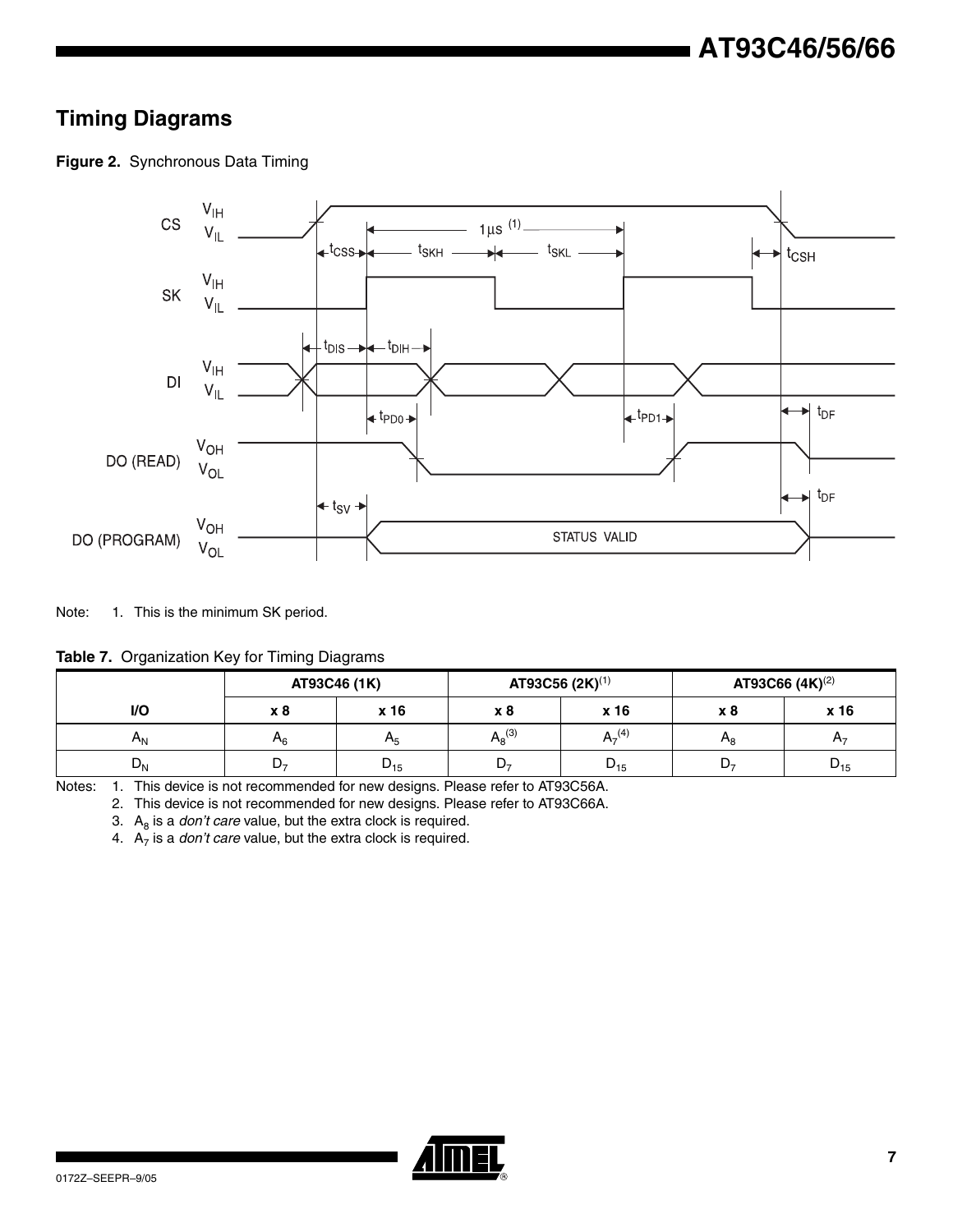

### **Figure 3.** READ Timing



### **Figure 4.** EWEN Timing



### **Figure 5.** EWDS Timing

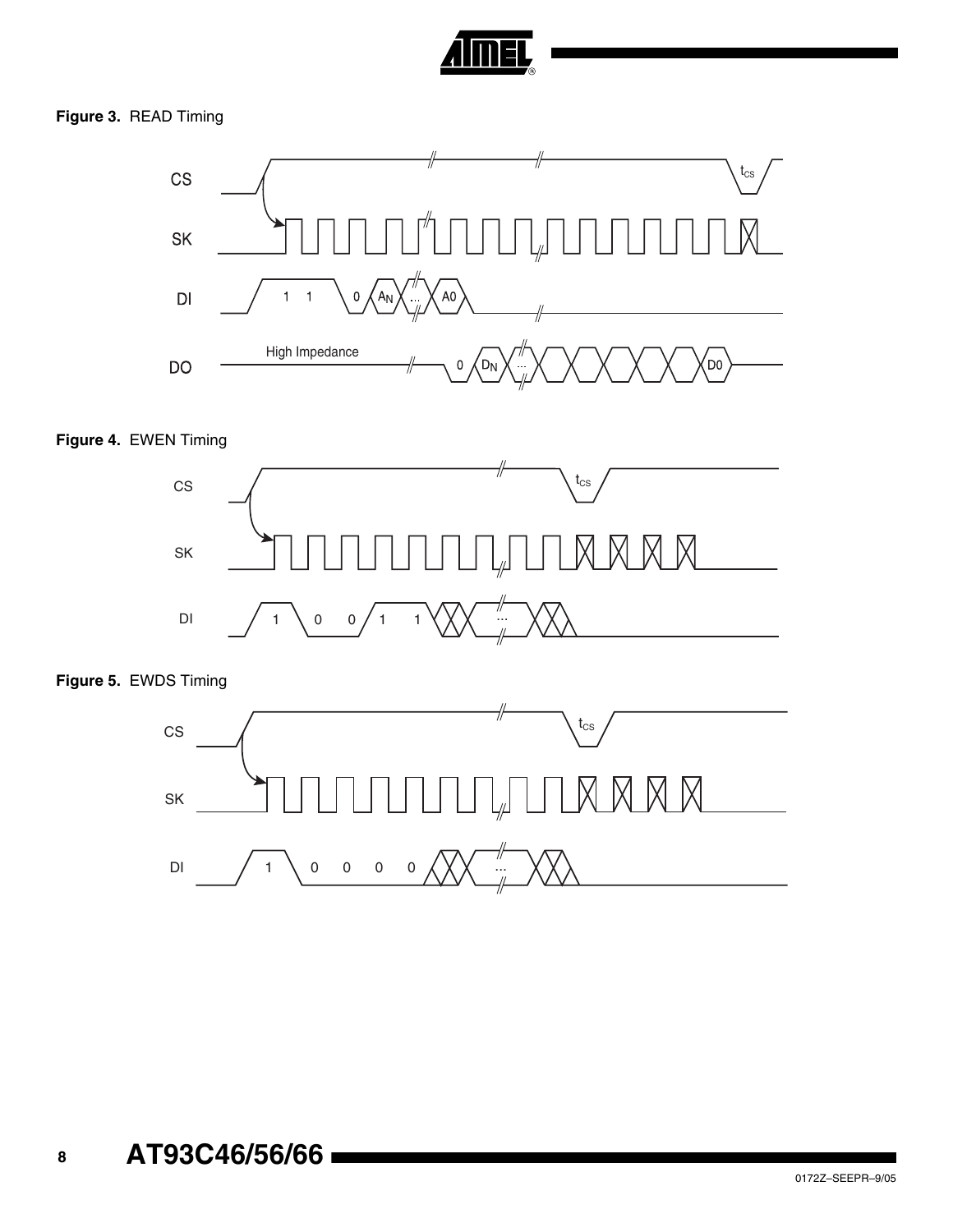### **Figure 6.** WRITE Timing







<span id="page-8-0"></span>

### **Figure 8.** ERASE Timing



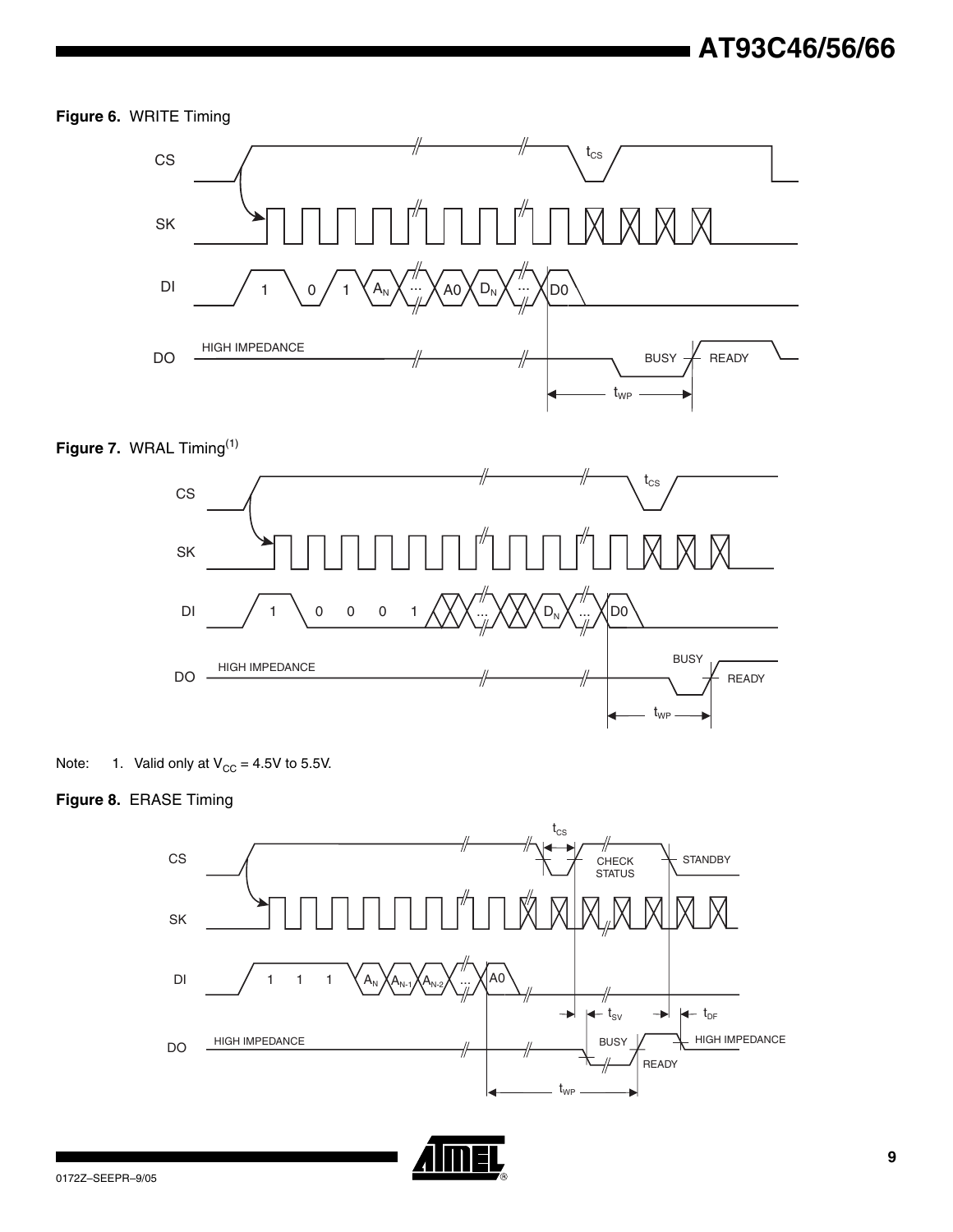

**Figure 9.** ERAL Timing[\(1\)](#page-9-0)



<span id="page-9-0"></span>Note: 1. Valid only at  $V_{CC} = 4.5V$  to 5.5V.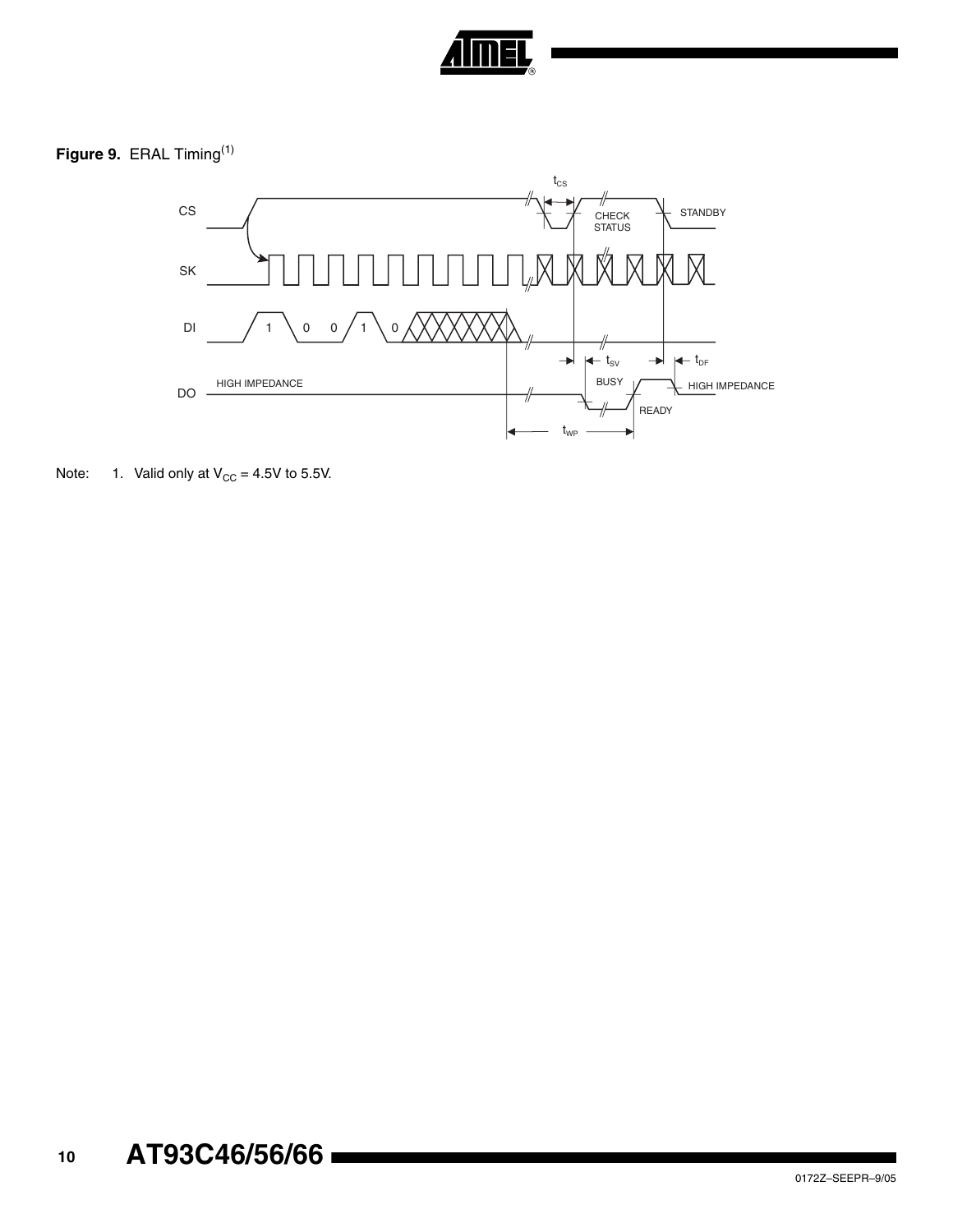## **AT93C46 Ordering Information(1)**

| <b>Ordering Code</b>           | Package         | <b>Operation Range</b>                   |
|--------------------------------|-----------------|------------------------------------------|
| AT93C46-10PI-2.7               | 8P3             |                                          |
| AT93C46-10SI-2.7               | 8S1             |                                          |
| AT93C46R-10SI-2.7              | 8S1             | Industrial                               |
| AT93C46W-10SI-2.7              | 8S <sub>2</sub> | $(-40^{\circ}C \text{ to } 85^{\circ}C)$ |
| AT93C46-10TI-2.7               | 8A2             |                                          |
| AT93C46-10PI-1.8               | 8P3             |                                          |
| AT93C46-10SI-1.8               | 8S1             | Industrial                               |
| AT93C46R-10SI-1.8              | 8S1             | $(-40^{\circ}C$ to 85°C)                 |
| AT93C46W-10SI-1.8              | 8S <sub>2</sub> |                                          |
| AT93C46-10TI-1.8               | 8A2             |                                          |
| AT93C46-10PU-2.7               | 8P3             |                                          |
| AT93C46-10PU-1.8               | 8P3             |                                          |
| AT93C46-10SU-2.7               | 8S1             |                                          |
| AT93C46-10SU-1.8               | 8S1             |                                          |
| AT93C46W-10SU-2.7              | 8S <sub>2</sub> |                                          |
| AT93C46W-10SU-1.8              | 8S <sub>2</sub> | Lead-free/Halogen-free/                  |
| AT93C46-10TU-2.7               | 8A2             | <b>Industrial Temperature</b>            |
| AT93C46-10TU-1.8               | 8A2             | $(-40^{\circ}C \text{ to } 85^{\circ}C)$ |
| AT93C46Y1-10YU-2.7             | 8Y1             |                                          |
| AT93C46Y1-10YU-1.8             | 8Y1             |                                          |
| AT93C46Y5-10YU-2.7             | 8Y5             |                                          |
| AT93C46Y5-10YU-1.8             | 8Y5             |                                          |
| AT93C46U3-10UU-2.7             | 8U3-1           |                                          |
| AT93C46U3-10UU-1.8             | 8U3-1           |                                          |
| AT93C46-W2.7-11 <sup>(2)</sup> | Die Sale        | Industrial                               |
| AT93C46-W1.8-11 <sup>(2)</sup> | Die Sale        | $(-40^{\circ}C \text{ to } 85^{\circ}C)$ |

Notes: 1. For 2.7V devices used in the 4.5V to 5.5V range, please refer to performance values in the Table 3 on page 3 and [Table 4 on](#page-3-0) [page 4.](#page-3-0)

2. Available in waffle pack and wafer form, order as SL719 for wafer form. Bumped die available upon request.

|            | <b>Package Type</b>                                                                       |  |  |  |  |
|------------|-------------------------------------------------------------------------------------------|--|--|--|--|
| 8P3        | 8-lead, 0.300" Wide, Plastic Dual Inline Package (PDIP)                                   |  |  |  |  |
| <b>8S1</b> | 8-lead, 0.150" Wide, Plastic Gull Wing Small Outline (JEDEC SOIC)                         |  |  |  |  |
| <b>8S2</b> | 8-lead, 0.200" Wide, Plastic Gull Wing Small Outline (EIAJ SOIC)                          |  |  |  |  |
| <b>8A2</b> | 8-lead, 0.170" Wide, Thin Shrink Small Outline Package (TSSOP)                            |  |  |  |  |
| 8U3-1      | 8-ball, Die Ball Grid Array Package (dBGA2)                                               |  |  |  |  |
| 8Y1        | 8-lead, 4.90 mm x 3.00 mm Body, Dual Footprint, Non-leaded, Miniature Array Package (MAP) |  |  |  |  |
| 8Y5        | 8-lead, 2.00 mm x 3.00 mm Body, Dual Footprint, Non-leaded, Miniature Array Package (MAP) |  |  |  |  |
|            | <b>Options</b>                                                                            |  |  |  |  |
| $-2.7$     | Low Voltage (2.7V to 5.5V)                                                                |  |  |  |  |
| $-1.8$     | Low Voltage (1.8V to 5.5V)                                                                |  |  |  |  |
| R          | <b>Rotated Pinout</b>                                                                     |  |  |  |  |

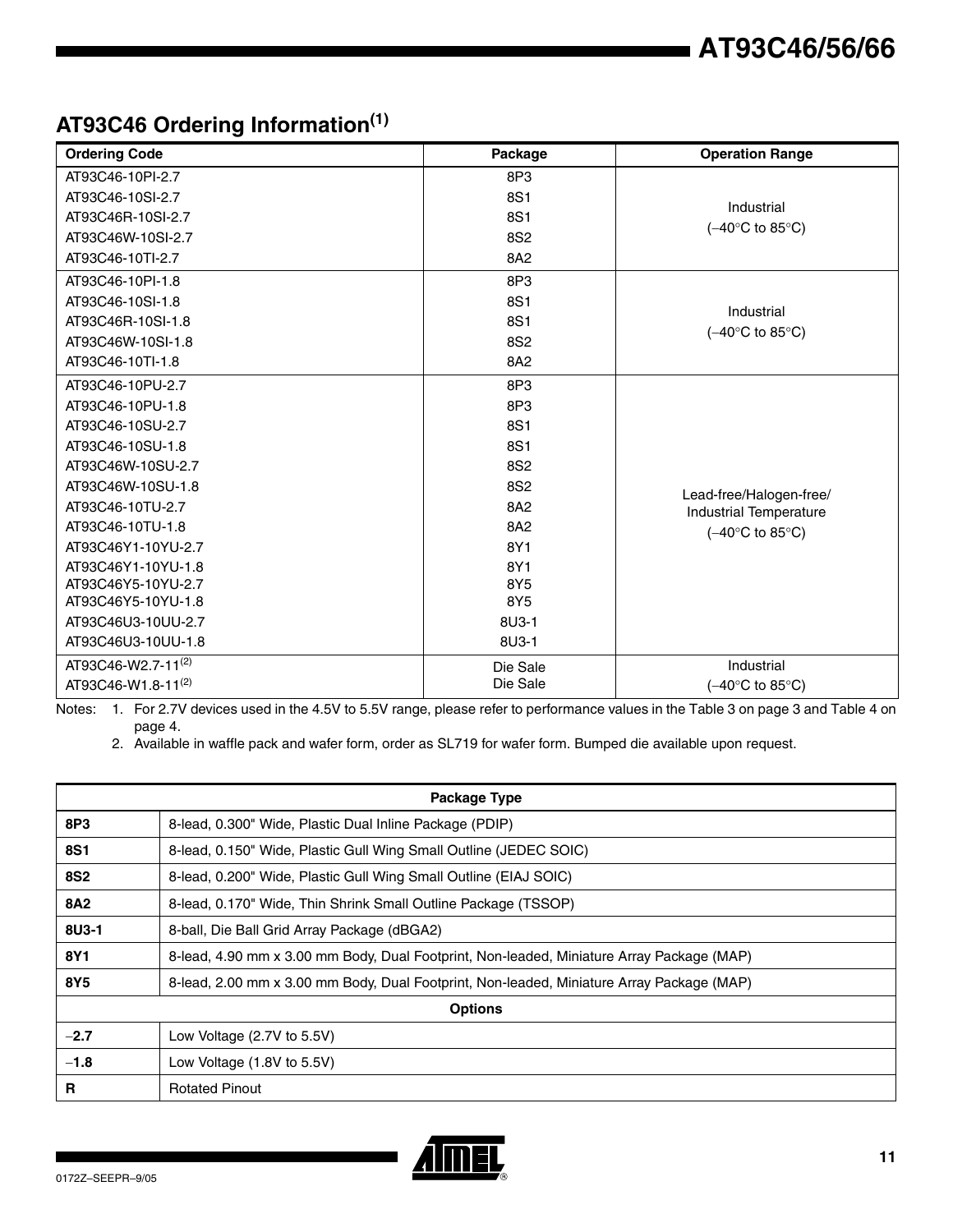

## **AT93C56**[\(1\)](#page-11-0) **Ordering Information**

| Ordering Code <sup>(2)</sup> | Package         | <b>Operation Range</b> |
|------------------------------|-----------------|------------------------|
| AT93C56-10PI-2.7             | 8P3             |                        |
| AT93C56-10SI-2.7             | 8S1             | Industrial             |
| AT93C56W-10SI-2.7            | 8S2             |                        |
| AT93C56-10TI-2.7             | 8A2             | (–40°C to 85°C).       |
| AT93C56Y1-10YI-2.7           | 8Y1             |                        |
| AT93C56-10PI-1.8             | 8P3             |                        |
| AT93C56-10SI-1.8             | 8S1             | Industrial             |
| AT93C56W-10SI-1.8            | 8S <sub>2</sub> | (–40°C to 85°C).       |
| AT93C56-10TI-1.8             | 8A2             |                        |
| AT93C56Y1-10YI-1.8           | 8Y1             |                        |

<span id="page-11-1"></span><span id="page-11-0"></span>Notes: 1. This device is not recommended for new designs. Please refer to AT93C56A.

2. For 2.7V devices used in the 4.5V to 5.5V range, please refer to performance values in Table 3 on page 3 and [Table 4 on](#page-3-0) [page 4.](#page-3-0)

|            | Package Type                                                                              |  |  |  |  |
|------------|-------------------------------------------------------------------------------------------|--|--|--|--|
| 8P3        | 8-lead, 0.300" Wide, Plastic Dual Inline Package (PDIP)                                   |  |  |  |  |
| <b>8S1</b> | 8-lead, 0.150" Wide, Plastic Gull Wing Small Outline (JEDEC SOIC)                         |  |  |  |  |
| <b>8S2</b> | 8-lead, 0.200" Wide, Plastic Gull Wing Small Outline (EIAJ SOIC)                          |  |  |  |  |
| 8A2        | 8-lead, 0.170" Wide, Thin Shrink Small Outline Package (TSSOP)                            |  |  |  |  |
| 8Y1        | 8-lead, 4.90 mm x 3.00 mm Body, Dual Footprint, Non-leaded, Miniature Array Package (MAP) |  |  |  |  |
|            | <b>Options</b>                                                                            |  |  |  |  |
| $-2.7$     | Low Voltage (2.7V to 5.5V)                                                                |  |  |  |  |
| 1.8        | Low Voltage (1.8V to 5.5V)                                                                |  |  |  |  |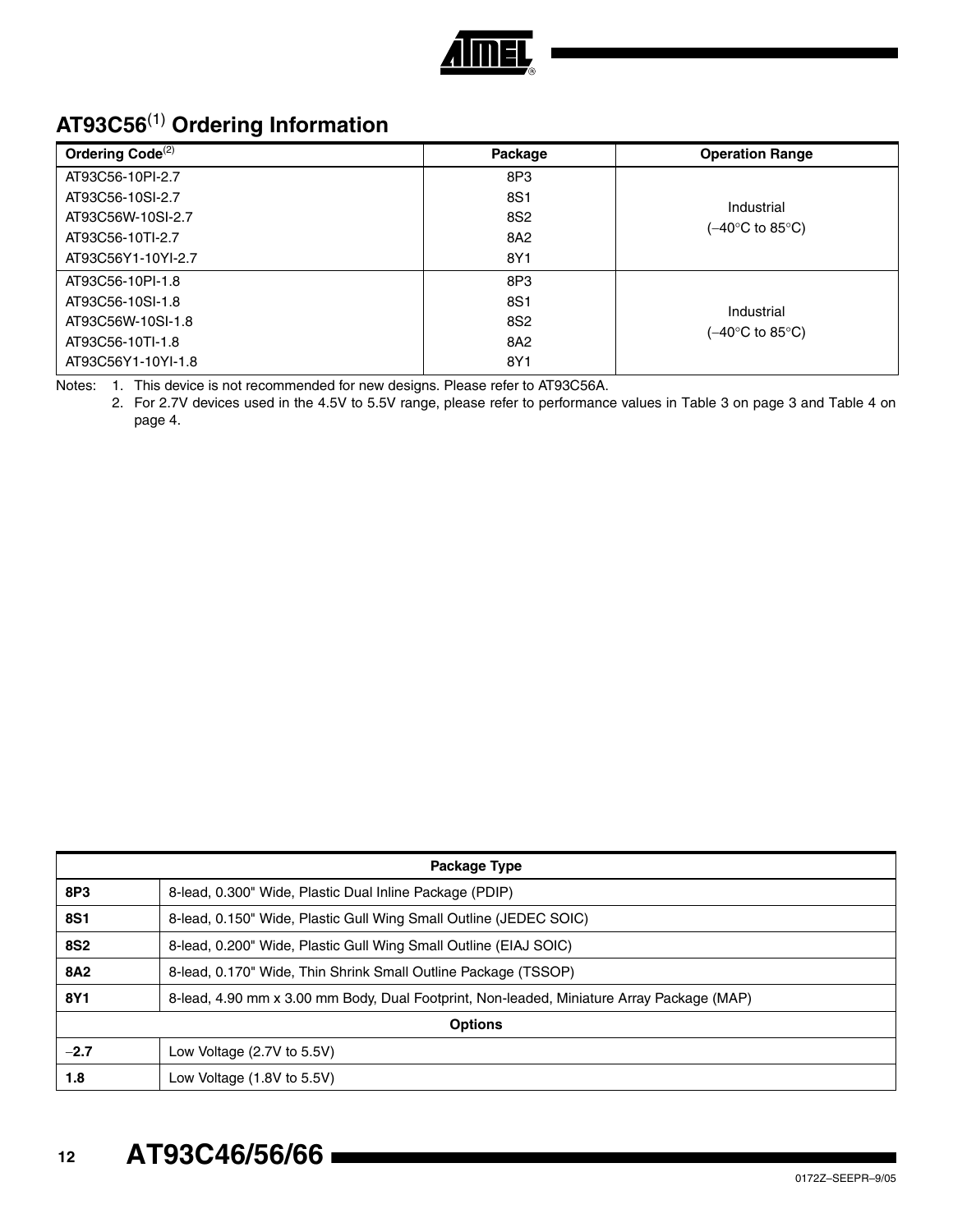## **AT93C66**(1) **Ordering Information**

| Ordering Code <sup>(2)</sup> | Package         | <b>Operation Range</b>         |
|------------------------------|-----------------|--------------------------------|
| AT93C66-10PI-2.7             | 8P3             | Industrial<br>(–40°C to 85°C). |
| AT93C66-10SI-2.7             | 8S1             |                                |
| AT93C66W-10SI-2.7            | 8S <sub>2</sub> |                                |
| AT93C66-10TI-2.7             | 8A2             |                                |
| AT93C66Y1-10YI-2.7           | 8Y1             |                                |
| AT93C66-10PI-1.8             | 8P3             | Industrial<br>(–40°C to 85°C). |
| AT93C66-10SI-1.8             | 8S1             |                                |
| AT93C66W-10SI-1.8            | 8S <sub>2</sub> |                                |
| AT93C66-10TI-1.8             | 8A2             |                                |
| AT93C66Y1-10YI-1.8           | 8Y1             |                                |

Notes: 1. This device is not recommended for new designs. Please refer to AT93C66A.

2. For 2.7V devices used in the 4.5V to 5.5V range, please refer to performance values in Table 3 on page 3 and [Table 4 on](#page-3-0) [page 4.](#page-3-0)

| <b>Package Type</b> |                                                                                           |  |
|---------------------|-------------------------------------------------------------------------------------------|--|
| 8P3                 | 8-lead, 0.300" Wide, Plastic Dual Inline Package (PDIP)                                   |  |
| <b>8S1</b>          | 8-lead, 0.150" Wide, Plastic Gull Wing Small Outline (JEDEC SOIC)                         |  |
| <b>8S2</b>          | 8-lead, 0.200" Wide, Plastic Gull Wing Small Outline (EIAJ SOIC)                          |  |
| <b>8A2</b>          | 8-lead, 0.170" Wide, Thin Shrink Small Outline Package (TSSOP)                            |  |
| 8Y1                 | 8-lead, 4.90 mm x 3.00 mm Body, Dual Footprint, Non-leaded, Miniature Array Package (MAP) |  |
| <b>Options</b>      |                                                                                           |  |
| $-2.7$              | Low Voltage $(2.7V)$ to 5.5V)                                                             |  |
| $-1.8$              | Low Voltage (1.8V to 5.5V)                                                                |  |

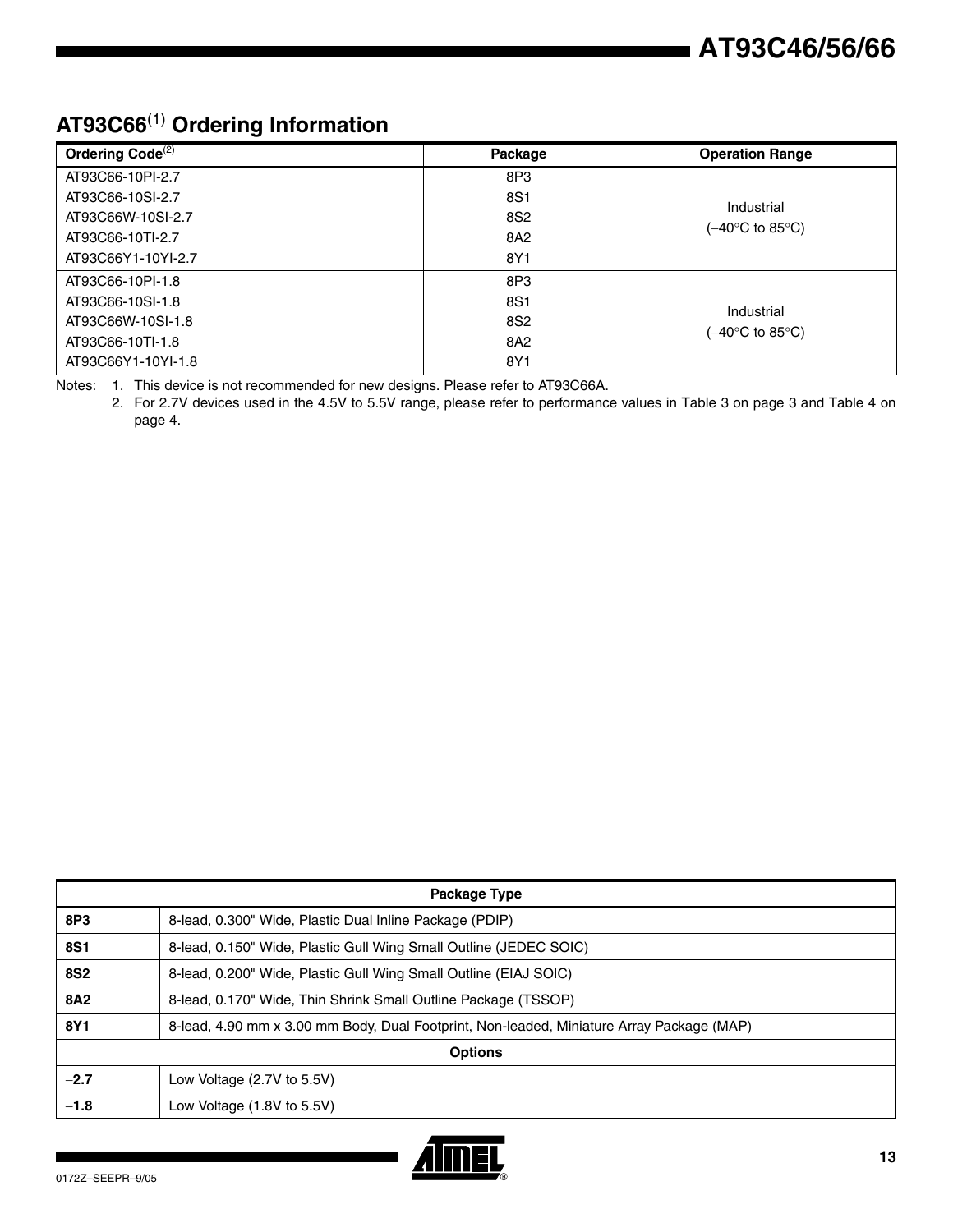

### **Packaging Information**

### **8P3 – PDIP**

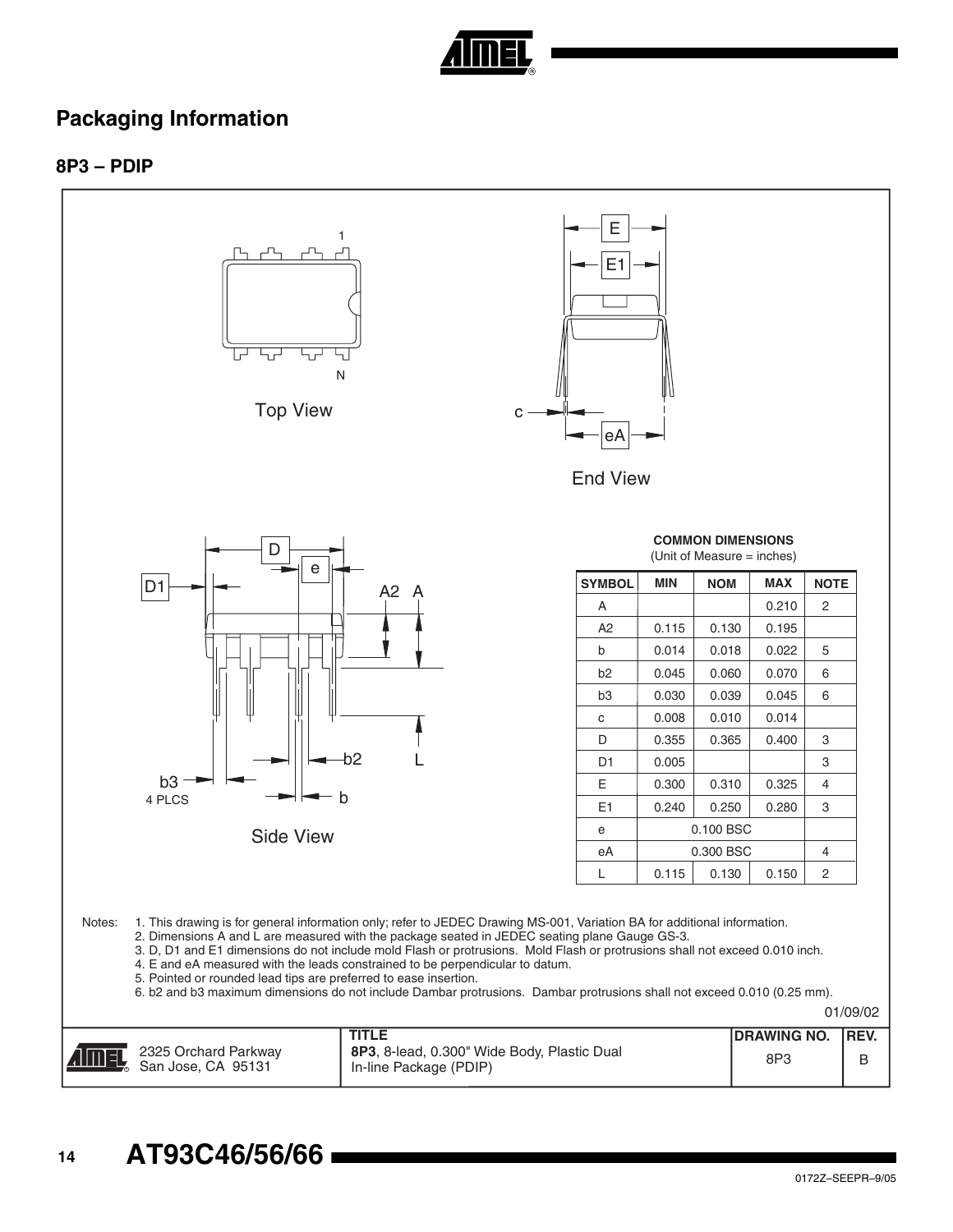### **8S1 – JEDEC SOIC**



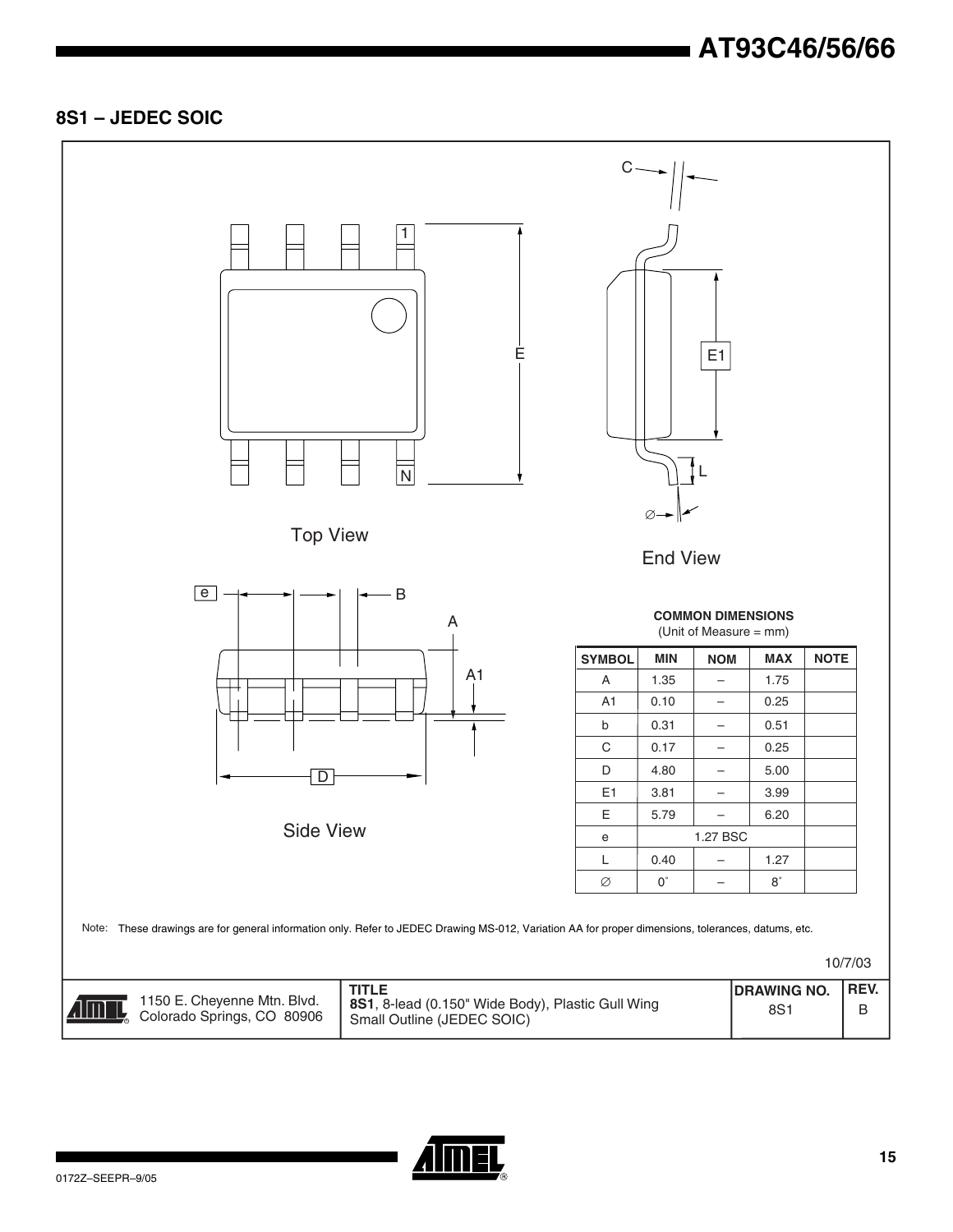

### **8S2 – EIAJ SOIC**

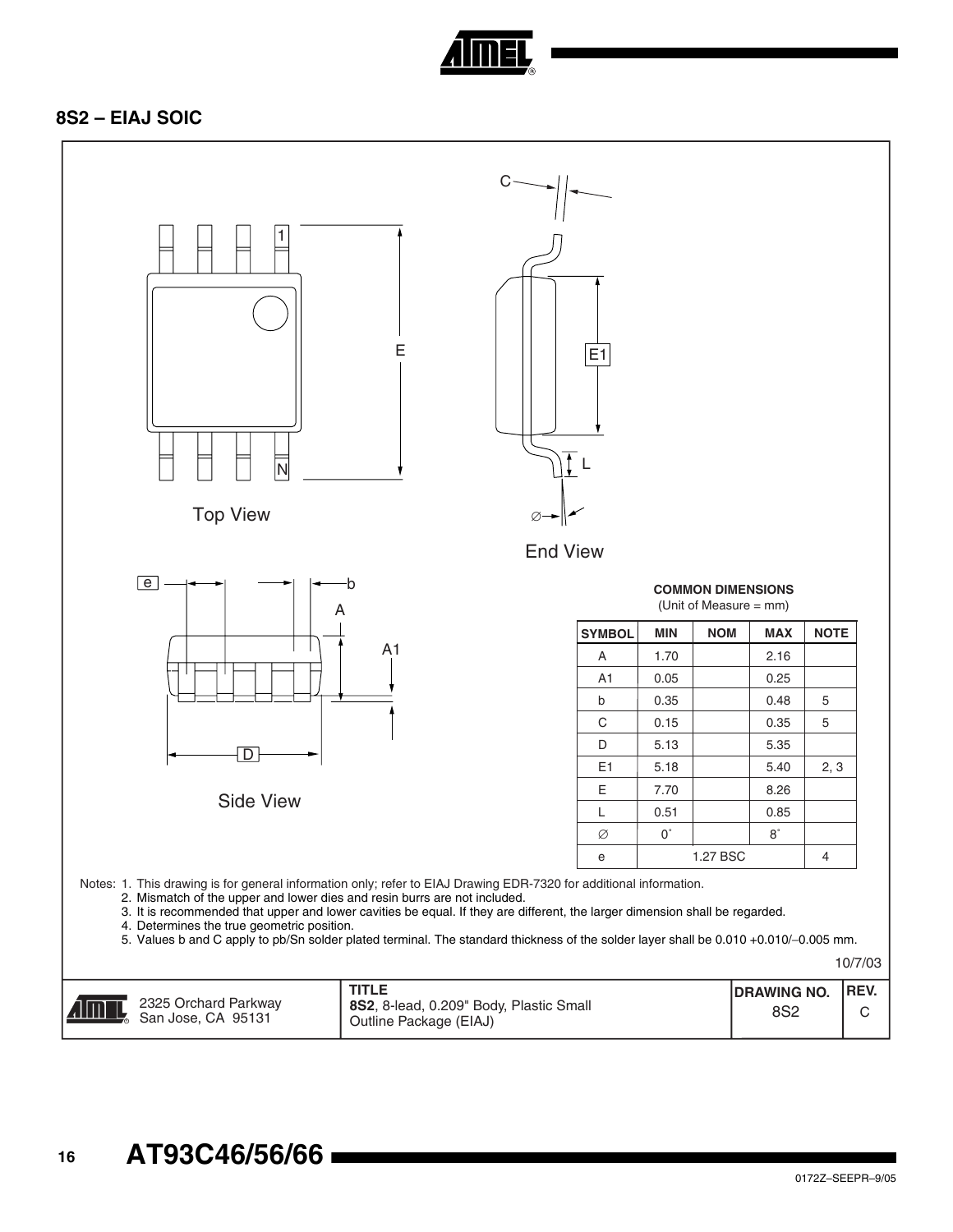### **8A2 – TSSOP**



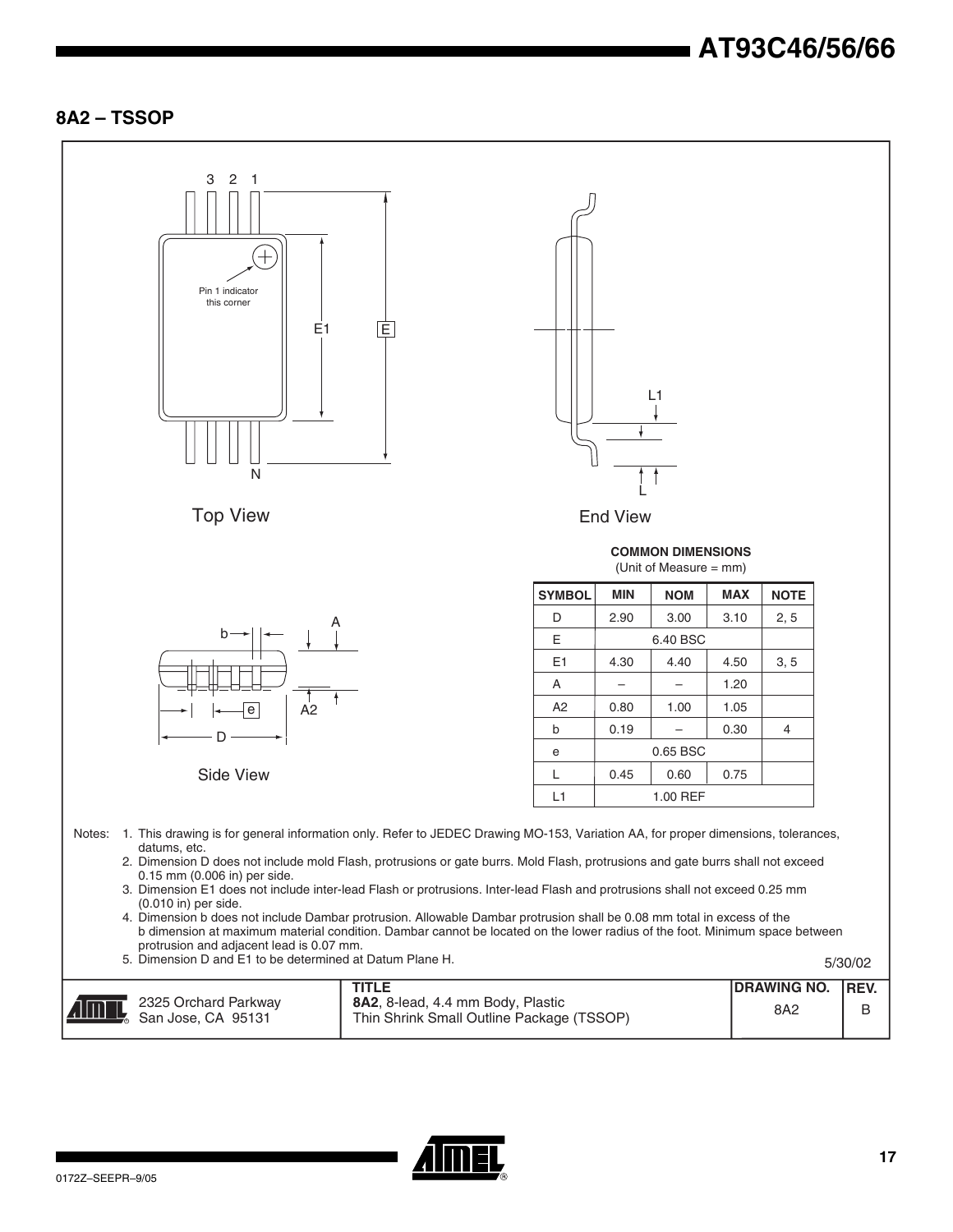

### **8U3-1 – dBGA2**

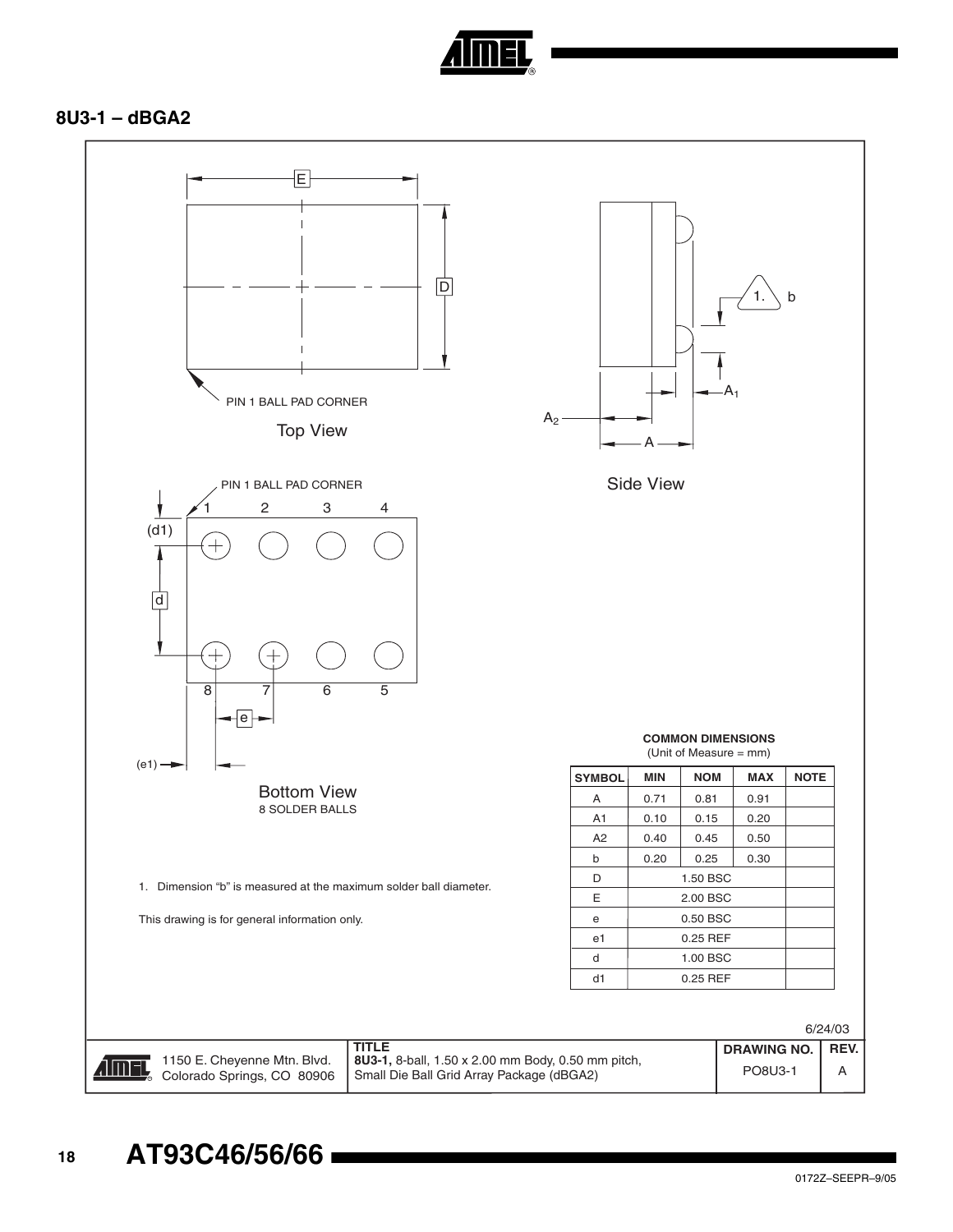### **8Y1 – MAP**



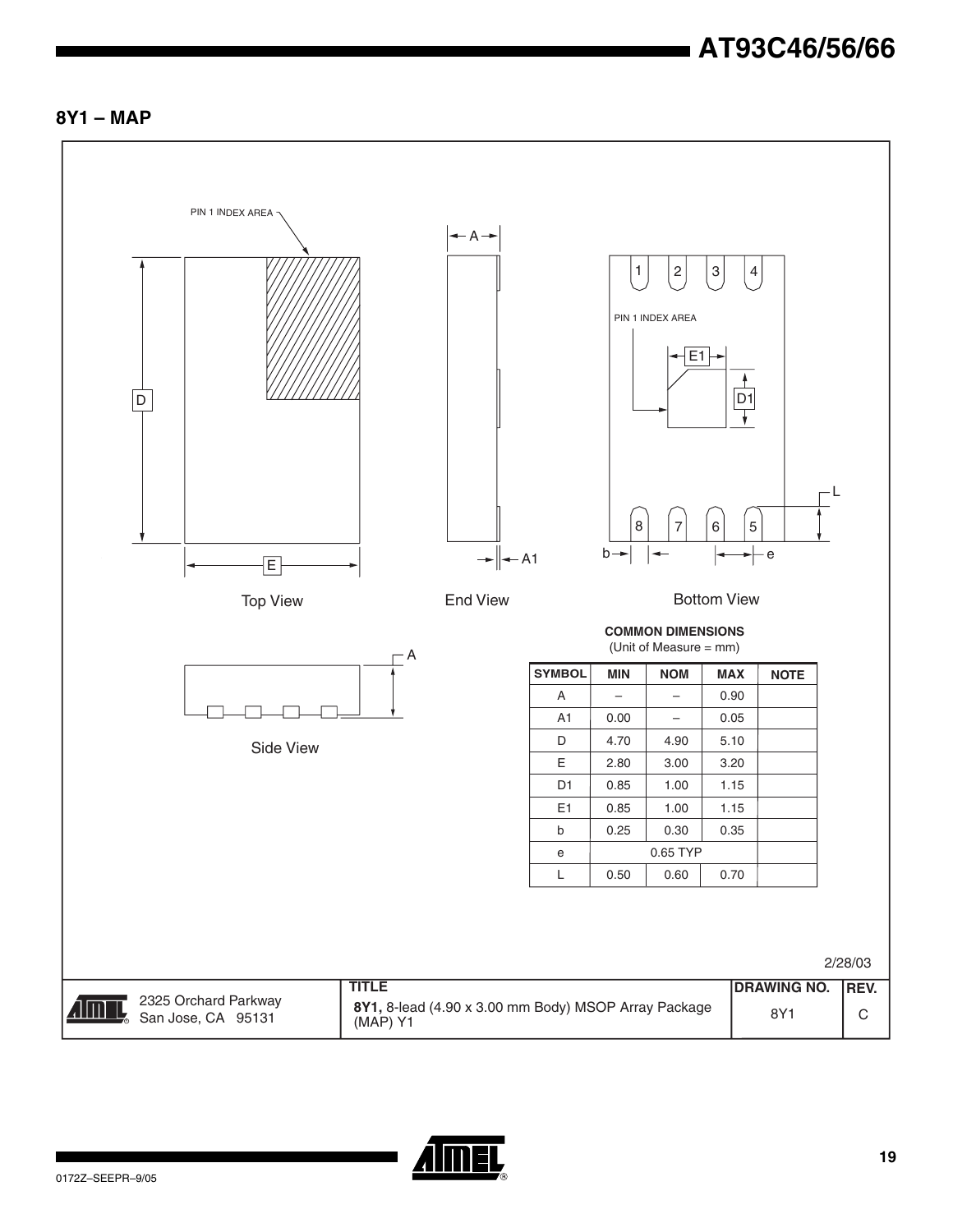

### **8Y5 – MAP**